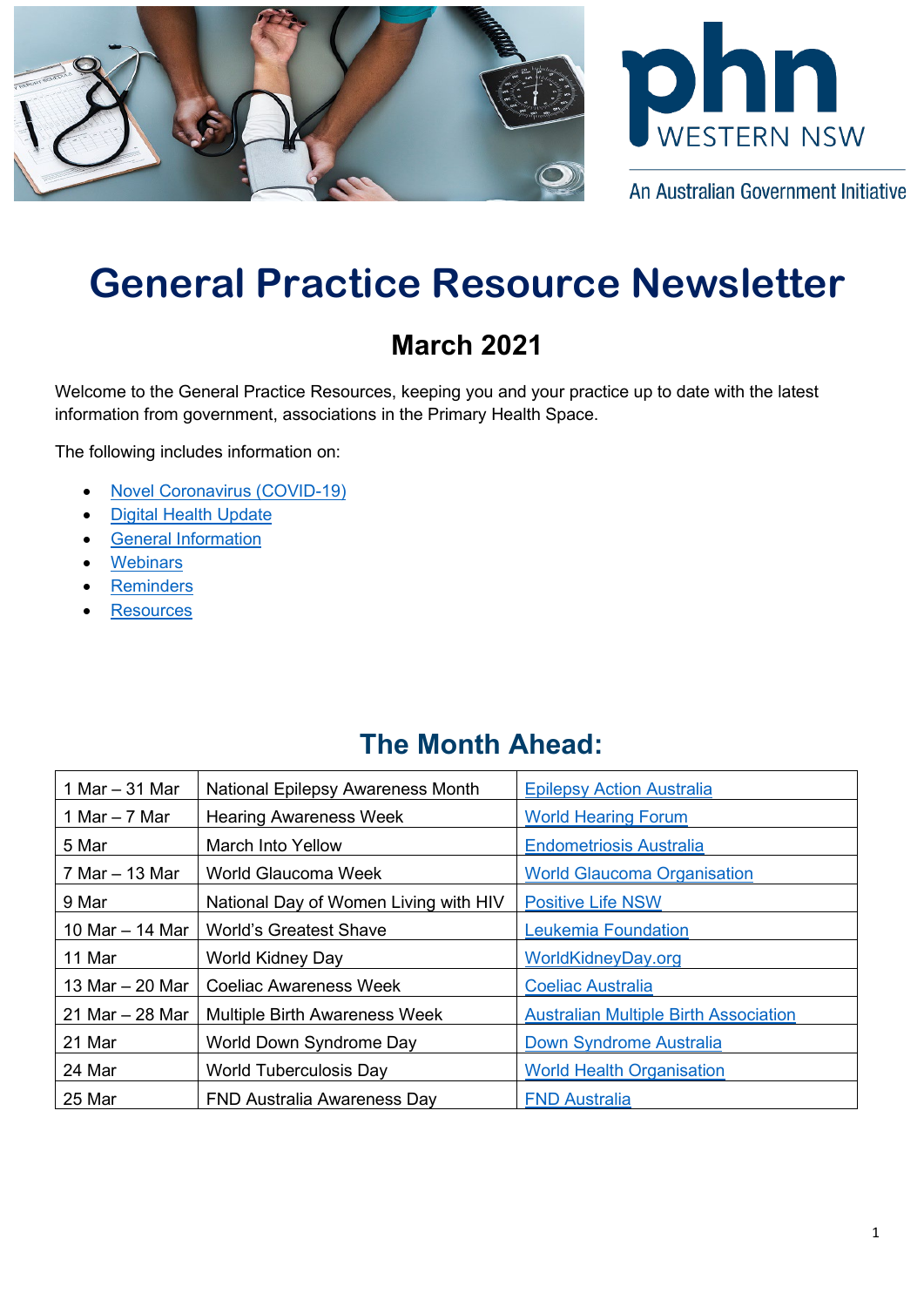# **NOVEL CORONAVIRUS (COVID-19)**

The WNSW PHN Website is updated daily with the latest information, including Information Lines, Self-Quarantine Guidelines, Patient Care and printable resources for GP's and ED's, as well as links to the Department of Health, NSW Health, RACGP, WHO and more.

**<https://www.wnswphn.org.au/coronavirus>**

#### **Updated and new MBS Items for COVID-19**

- **[Download the MBS Quick Guide to COVID-19 Items here](https://www.wnswphn.org.au/uploads/documents/newsletters/GP%20Resources%20March%202021/mbs-quick-guide-feb21.pdf)**
- **[Download the MBS Quick Guide here](https://www.wnswphn.org.au/uploads/documents/newsletters/GP%20Resources%20February%202021/mbs-quick-guide-feb21.pdf)**

#### **Updated COVID-19 Vaccination Resources**

The Commonwealth Department of Health and NSW Health are continually updating its range of COVID-19 Information resources, including information for providers and patients, site requirements, consent, and clinical posters.

Updated Resources:

- **[Phase 1B COVID-19 Vaccine roll-out Information for GPs](https://www.wnswphn.org.au/uploads/documents/newsletters/GP%20Resources%20March%202021/covid-19-vaccination-phase-1b-covid-19-vaccine-roll-out-general-practical-guidance%20(002).pdf)**
- **[MBS COVID-19 Vaccine Suitability Assessment Service](https://www.wnswphn.org.au/uploads/documents/newsletters/GP%20Resources%20March%202021/MBS%20Covid-19%20Vaccine%20Suitability%20Assessment%20Service%20(002).pdf)**
- **[COVID-19 vaccination decision guide for frail older people](https://www.wnswphn.org.au/uploads/documents/newsletters/GP%20Resources%20March%202021/covid-19-vaccination-covid-19-vaccination-decision-guide-for-frail-older-people-including-those-in-residential-aged-care-facilities%20(002).pdf)**
- **[Adult Vaccination Record for Adults](https://www.wnswphn.org.au/uploads/documents/newsletters/GP%20Resources%20March%202021/adult_vaccination_record%20(002).pdf)**

**[Access the Department of Health COVID-19 Information Resources here](https://aus01.safelinks.protection.outlook.com/?url=https%3A%2F%2Fwww.health.gov.au%2Fresources%2Fcollections%2Fcovid-19-vaccination-advice-for-covid-19-vaccine-providers&data=04%7C01%7Canthony.thompson%40wnswphn.org.au%7Ccac1ebabe9be47e0d7c008d8d211655d%7C3a417f0a466542e0a2cb686915490e8a%7C0%7C0%7C637490319441201211%7CUnknown%7CTWFpbGZsb3d8eyJWIjoiMC4wLjAwMDAiLCJQIjoiV2luMzIiLCJBTiI6Ik1haWwiLCJXVCI6Mn0%3D%7C1000&sdata=kOUxhyn5NyX8uYME3jF9VlGZFHlUgfsYs9c8XwxUgz8%3D&reserved=0)**

#### **New MBS Items Allow for Increased Role of Nurses in Vaccination Roll-out**

The commencement of the COVID-19 Vaccination Roll-out has seen the removal of some of the barriers that would have constrained the role of practice nurses in this next phase of Australia's COVID-19 response. This will give greater flexibility to general practices and similar services and facilitate improved access to vaccines for our community.

The updated MBS COVID-19 Vaccine Suitability Assessment defines activities associated with the claiming of the MBS items that may be undertaken by suitably qualified health professionals, including registered nurses, who are working within their scope of practice and has undertaken the required COVID-19 vaccine training.

**[Access the MBS COVID-19 Vaccine Suitability Assessment Service Fact Sheet here](https://www.wnswphn.org.au/uploads/documents/newsletters/GP%20Resources%20March%202021/MBS%20Covid-19%20Vaccine%20Suitability%20Assessment%20Service%20(002).pdf)**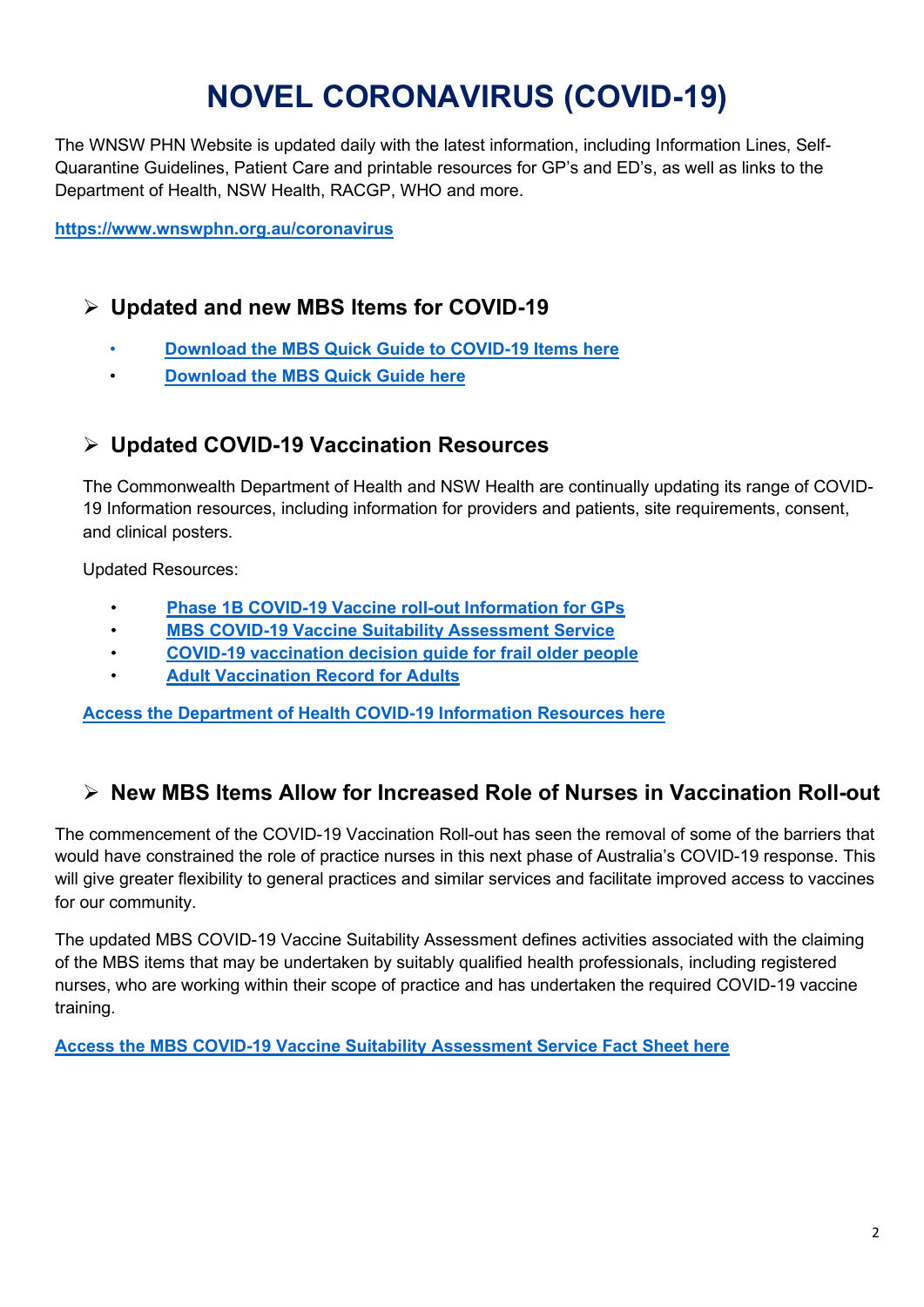### **MBS Telehealth Patient Eligibility Requirements**

The Australian Department of Health's Benefits Integrity and Digital Health Division has been monitoring the claiming of COVID-19 telehealth items, and the Division has noted that instances of non-compliance are increasing in frequency over time, especially failures to meet the requirement for the provider to be the patient's usual medical practitioner.

To be defined as the patient's usual medical practitioner, the medical practitioner or other health practitioner located at the practice must meet the "existing relationship" requirement as set out on **[the Department's](https://aus01.safelinks.protection.outlook.com/?url=https%3A%2F%2Faapm.memnet.com.au%2Fmemberselfservice%2FDistributionTracking%2FTrackLinks.aspx%3Fhref%3Dhttps%25253A%25252F%25252Fwww1.health.gov.au%25252Finternet%25252Fmain%25252Fpublishing.nsf%25252FContent%25252FEE22920E1EAF95B6CA2583AE007E1482%25252F%252524File%25252FExisting%252520relationship%252520exemption%252520summary.pdf%26record%3Dd05d0e74-bfd1-432b-9d02-11bd06b10baa&data=04%7C01%7Canthony.thompson%40wnswphn.org.au%7Ca26663b3d635448b9fc908d8dc512ec6%7C3a417f0a466542e0a2cb686915490e8a%7C0%7C0%7C637501588516678639%7CUnknown%7CTWFpbGZsb3d8eyJWIjoiMC4wLjAwMDAiLCJQIjoiV2luMzIiLCJBTiI6Ik1haWwiLCJXVCI6Mn0%3D%7C1000&sdata=uPEoCyV%2F4cJht0tqZkaawSD13AQeBhx6golrKdCSSiE%3D&reserved=0)  [website](https://aus01.safelinks.protection.outlook.com/?url=https%3A%2F%2Faapm.memnet.com.au%2Fmemberselfservice%2FDistributionTracking%2FTrackLinks.aspx%3Fhref%3Dhttps%25253A%25252F%25252Fwww1.health.gov.au%25252Finternet%25252Fmain%25252Fpublishing.nsf%25252FContent%25252FEE22920E1EAF95B6CA2583AE007E1482%25252F%252524File%25252FExisting%252520relationship%252520exemption%252520summary.pdf%26record%3Dd05d0e74-bfd1-432b-9d02-11bd06b10baa&data=04%7C01%7Canthony.thompson%40wnswphn.org.au%7Ca26663b3d635448b9fc908d8dc512ec6%7C3a417f0a466542e0a2cb686915490e8a%7C0%7C0%7C637501588516678639%7CUnknown%7CTWFpbGZsb3d8eyJWIjoiMC4wLjAwMDAiLCJQIjoiV2luMzIiLCJBTiI6Ik1haWwiLCJXVCI6Mn0%3D%7C1000&sdata=uPEoCyV%2F4cJht0tqZkaawSD13AQeBhx6golrKdCSSiE%3D&reserved=0)**.

The Department intends to introduce a "tiered compliance treatment strategy" that will commence in March and April with letters to practitioners to raise awareness and may "widen its compliance approach" and enact "escalated compliance interventions" depending on the outcome of its activities and the continued monitoring of claims.

Practice Managers are encouraged to review the factsheets including the **[COVID-19 Telehealth Items](https://aus01.safelinks.protection.outlook.com/?url=https%3A%2F%2Faapm.memnet.com.au%2Fmemberselfservice%2FDistributionTracking%2FTrackLinks.aspx%3Fhref%3Dhttps%25253A%25252F%25252Fwww.health.gov.au%25252Fresources%25252Fpublications%25252Fcoronavirus-covid-19-telehealth-items-guide%26record%3Dd05d0e74-bfd1-432b-9d02-11bd06b10baa&data=04%7C01%7Canthony.thompson%40wnswphn.org.au%7Ca26663b3d635448b9fc908d8dc512ec6%7C3a417f0a466542e0a2cb686915490e8a%7C0%7C0%7C637501588516688594%7CUnknown%7CTWFpbGZsb3d8eyJWIjoiMC4wLjAwMDAiLCJQIjoiV2luMzIiLCJBTiI6Ik1haWwiLCJXVCI6Mn0%3D%7C1000&sdata=Z7ur7igTMeQp1dnbOylhawqIWCq3WPoTCugvIxq6VQM%3D&reserved=0)  [Guide](https://aus01.safelinks.protection.outlook.com/?url=https%3A%2F%2Faapm.memnet.com.au%2Fmemberselfservice%2FDistributionTracking%2FTrackLinks.aspx%3Fhref%3Dhttps%25253A%25252F%25252Fwww.health.gov.au%25252Fresources%25252Fpublications%25252Fcoronavirus-covid-19-telehealth-items-guide%26record%3Dd05d0e74-bfd1-432b-9d02-11bd06b10baa&data=04%7C01%7Canthony.thompson%40wnswphn.org.au%7Ca26663b3d635448b9fc908d8dc512ec6%7C3a417f0a466542e0a2cb686915490e8a%7C0%7C0%7C637501588516688594%7CUnknown%7CTWFpbGZsb3d8eyJWIjoiMC4wLjAwMDAiLCJQIjoiV2luMzIiLCJBTiI6Ik1haWwiLCJXVCI6Mn0%3D%7C1000&sdata=Z7ur7igTMeQp1dnbOylhawqIWCq3WPoTCugvIxq6VQM%3D&reserved=0)** and re-assess their processes to confirm ongoing compliance in their practices.

### **COVID-19 Vaccine Administration Using CAT Plus**

COVID-19 vaccine administration can now be managed in CAT Plus.

- Find priority patients
- Send SMS to recall patients for vaccine administration
- Set notifications for opportunistic vaccine reminders
- Monitor vaccine uptake

Matthias Merzenich, Pen CS' Clinical Quality Assurance Manager, demonstrates how to use CAT Plus to identify priority populations matched to the COVID-19 vaccine Australian guidelines.

**[Watch the video here](https://aus01.safelinks.protection.outlook.com/?url=http%3A%2F%2Fr20.rs6.net%2Ftn.jsp%3Ff%3D001XqUZG2dmh7ddzRrk0XRpLyFw4EiJGPxviJzKRc6cm0FvUxYkPWYcALl9xhnko73Smj3blMpFHeUPtuNGJIj4JPOLQ_z409M3hBBdpwsqymKjTeLiH_82kM_UpwbL6ulkVPS28c_tScTM5c9ysRjmHw%3D%3D%26c%3DqaUC7iY41TkY_k5sstTxBHBiUvqIE5JJxDeI-XKMP85jaHnZM5dCDw%3D%3D%26ch%3DoHD8GD7eXd3Pu-H2EC5u0VVoF3aBXFo_8IncaN7RR0113-BApAT8vg%3D%3D&data=04%7C01%7Canthony.thompson%40wnswphn.org.au%7C98a64a338e0c46aa5da608d8dc51402d%7C3a417f0a466542e0a2cb686915490e8a%7C0%7C0%7C637501588808281852%7CUnknown%7CTWFpbGZsb3d8eyJWIjoiMC4wLjAwMDAiLCJQIjoiV2luMzIiLCJBTiI6Ik1haWwiLCJXVCI6Mn0%3D%7C1000&sdata=Dp9lTLbGSCi2%2B6d5%2FZM%2B2yGh0CtDuOds6PbiyKgEVM8%3D&reserved=0)**

## **DIGITAL HEALTH UPDATE**

<span id="page-2-0"></span>In this month's Digital Health Update:

- COVID-19 Vaccinations: Are you ready?
- NASH PKI Certificate renewals
- Specialist Digital Health Toolkit
- Electronic Prescribing

**Download the [Digital Health Update for March 2021 here](https://www.wnswphn.org.au/uploads/documents/newsletters/GP%20Resources%20March%202021/Digital%20Health%20Update_March2021.pdf)**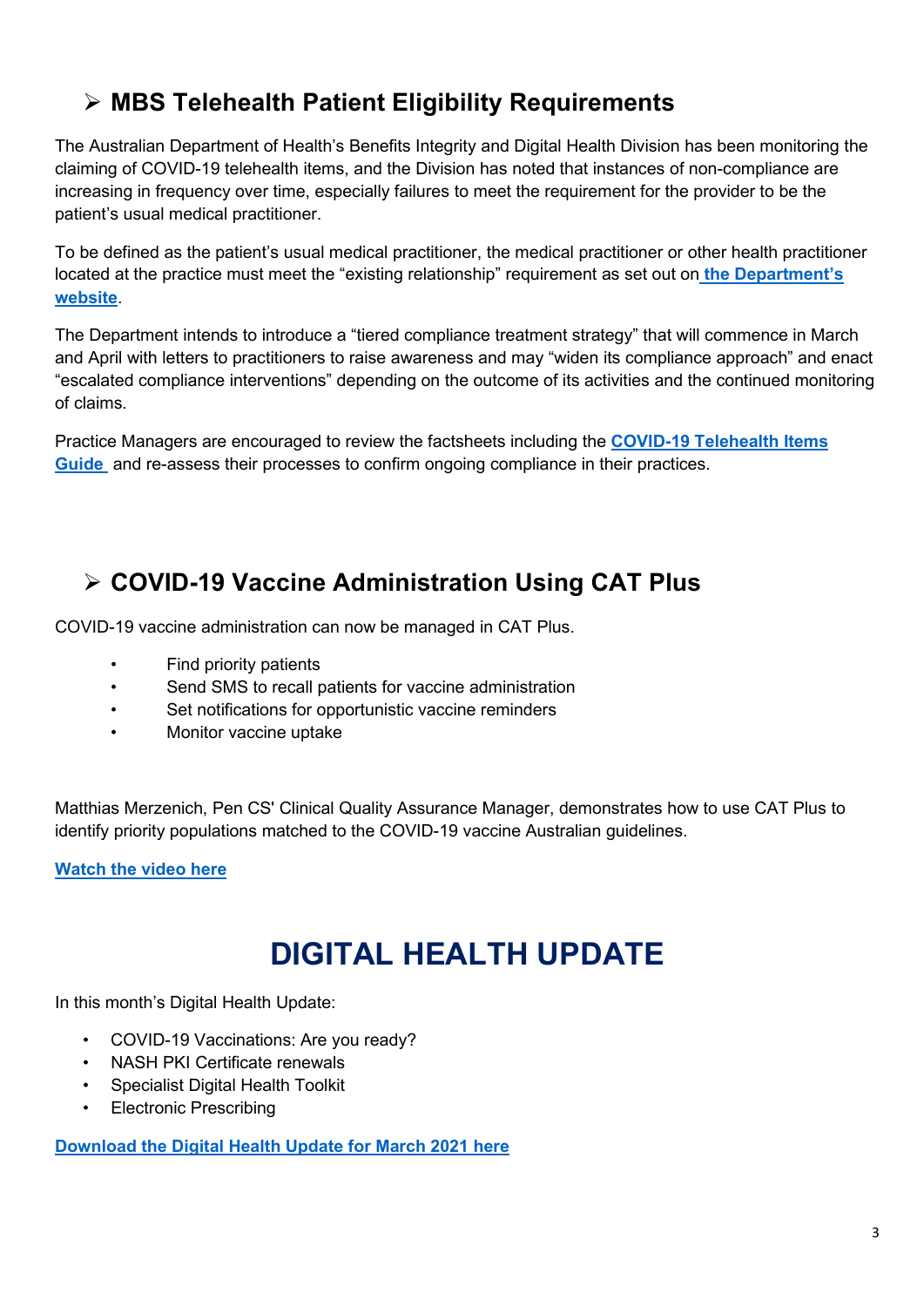## **GENERAL INFORMATION**

#### <span id="page-3-0"></span>**Pain Management Health Practitioner Education Strategy**

The Faculty of Pain Medicine, Australian and New Zealand College of Anaesthetists is leading a project to develop a pain management education strategy for Australian health practitioners. The project is funded by the federal Department of Health and supports Goal Three of the **[National Strategic Action Plan for Pain](https://www.painaustralia.org.au/static/uploads/files/national-action-plan-11-06-2019-wftmzrzushlj.pdf)  [Management.](https://www.painaustralia.org.au/static/uploads/files/national-action-plan-11-06-2019-wftmzrzushlj.pdf)**

The Faculty of Pain Medicine is holding a series of consultation workshops for pain management stakeholders across Australia in March 2021. The aim of the workshops is to gain consensus with regard to the key principles and goals which will headline the strategy. In addition, the workshops will inform strategy implementation recommendations.

An online Zoom meeting for those based in rural and remote areas will be held on Tuesday March  $30<sup>th</sup>$  from 11:30am AEST.

**[Access the Pain Management Education Strategy details here](https://aus01.safelinks.protection.outlook.com/?url=https%3A%2F%2Fprotect-au.mimecast.com%2Fs%2FYaiLC6XQ4LfpQGKXspaV2h%3Fdomain%3Danzca.edu.au&data=04%7C01%7Canthony.thompson%40wnswphn.org.au%7C06ded35cb385419d00a708d8dc511bc6%7C3a417f0a466542e0a2cb686915490e8a%7C0%7C0%7C637501588204505446%7CUnknown%7CTWFpbGZsb3d8eyJWIjoiMC4wLjAwMDAiLCJQIjoiV2luMzIiLCJBTiI6Ik1haWwiLCJXVCI6Mn0%3D%7C1000&sdata=Cg5CTV7e096L4wjxvFOa6SJ9r%2FA4eU9pkQuUYL47gDI%3D&reserved=0)**

**[Download the Pain Management Education Strategy](https://www.wnswphn.org.au/uploads/documents/newsletters/GP%20Resources%20March%202021/0221%20Pain%20management%20health%20practitioner%20education%20strategy%20-%20Project%20introduction.pdf) Project Introduction here**

#### **Forensic Examiners for On-Call S.A. Service**

The Western NSW Local Health District (WNSW LHD) is seeking GPs that may be interested in applying to become a forensic examiner with the on-call sexual assault service. Successful applicants will then become a VMO for Dubbo Hospital.

Staff can choose their own shifts, by advising when they are available. The Senior SA Counsellor will then put together a roster, based on everyone's availability. Shifts go for 24 hrs. weekdays, with weekend shifts being 48 hours, starting at 9am. e.g. 9am Monday until 9am Tuesday. Weekend shift starts at 9am Saturday and goes through until 9am Monday.

More information can be obtained by contacting Catherine Anderson, WNSW LHD Senior Sexual Assault Counsellor, via email at **[Catherine.Anderson1@health.nsw.gov.au](mailto:Catherine.Anderson1@health.nsw.gov.au)** or by calling (02) 5853 2500.

#### **New and amended PBS listings**

Services Australia has released new and amended PBS listings today together with a **[Frequently Asked](https://aus01.safelinks.protection.outlook.com/?url=https%3A%2F%2Faapm.memnet.com.au%2Fmemberselfservice%2FDistributionTracking%2FTrackLinks.aspx%3Fhref%3Dhttps%25253A%25252F%25252Fwww.aapm.org.au%25252FKnowledge-Hub%25252FLatest-News%25252Ffaqs-for-new-and-amended-pbs-listings-from-01-march-2021-faqs%26record%3Dad4dee4b-10a4-46e2-b92f-43a42c7052f5&data=04%7C01%7Canthony.thompson%40wnswphn.org.au%7C40b3221a0ce64dda8be308d8dd2106de%7C3a417f0a466542e0a2cb686915490e8a%7C0%7C0%7C637502481203859849%7CUnknown%7CTWFpbGZsb3d8eyJWIjoiMC4wLjAwMDAiLCJQIjoiV2luMzIiLCJBTiI6Ik1haWwiLCJXVCI6Mn0%3D%7C1000&sdata=CMSGuTRg7Zof89%2F3juaeiLuJ02HcGQ8kj%2BmjMC6HjEs%3D&reserved=0)  [Questions \(FAQs\)](https://aus01.safelinks.protection.outlook.com/?url=https%3A%2F%2Faapm.memnet.com.au%2Fmemberselfservice%2FDistributionTracking%2FTrackLinks.aspx%3Fhref%3Dhttps%25253A%25252F%25252Fwww.aapm.org.au%25252FKnowledge-Hub%25252FLatest-News%25252Ffaqs-for-new-and-amended-pbs-listings-from-01-march-2021-faqs%26record%3Dad4dee4b-10a4-46e2-b92f-43a42c7052f5&data=04%7C01%7Canthony.thompson%40wnswphn.org.au%7C40b3221a0ce64dda8be308d8dd2106de%7C3a417f0a466542e0a2cb686915490e8a%7C0%7C0%7C637502481203859849%7CUnknown%7CTWFpbGZsb3d8eyJWIjoiMC4wLjAwMDAiLCJQIjoiV2luMzIiLCJBTiI6Ik1haWwiLCJXVCI6Mn0%3D%7C1000&sdata=CMSGuTRg7Zof89%2F3juaeiLuJ02HcGQ8kj%2BmjMC6HjEs%3D&reserved=0)** document relating to access and use of the Online PBS Authorities System.

This information relates to the administration of these listings by Services Australia. For further information on broader PBS changes, please visit **[the PBS website](https://aus01.safelinks.protection.outlook.com/?url=https%3A%2F%2Faapm.memnet.com.au%2Fmemberselfservice%2FDistributionTracking%2FTrackLinks.aspx%3Fhref%3Dhttps%25253A%25252F%25252Fwww.pbs.gov.au%25252Fpbs%25252Fhome%26record%3Dad4dee4b-10a4-46e2-b92f-43a42c7052f5&data=04%7C01%7Canthony.thompson%40wnswphn.org.au%7C40b3221a0ce64dda8be308d8dd2106de%7C3a417f0a466542e0a2cb686915490e8a%7C0%7C0%7C637502481203859849%7CUnknown%7CTWFpbGZsb3d8eyJWIjoiMC4wLjAwMDAiLCJQIjoiV2luMzIiLCJBTiI6Ik1haWwiLCJXVCI6Mn0%3D%7C1000&sdata=8vHZtyI5l8VxCZvQS4VAL3YrmyE61x%2F7th0CbwCPg%2FA%3D&reserved=0)**.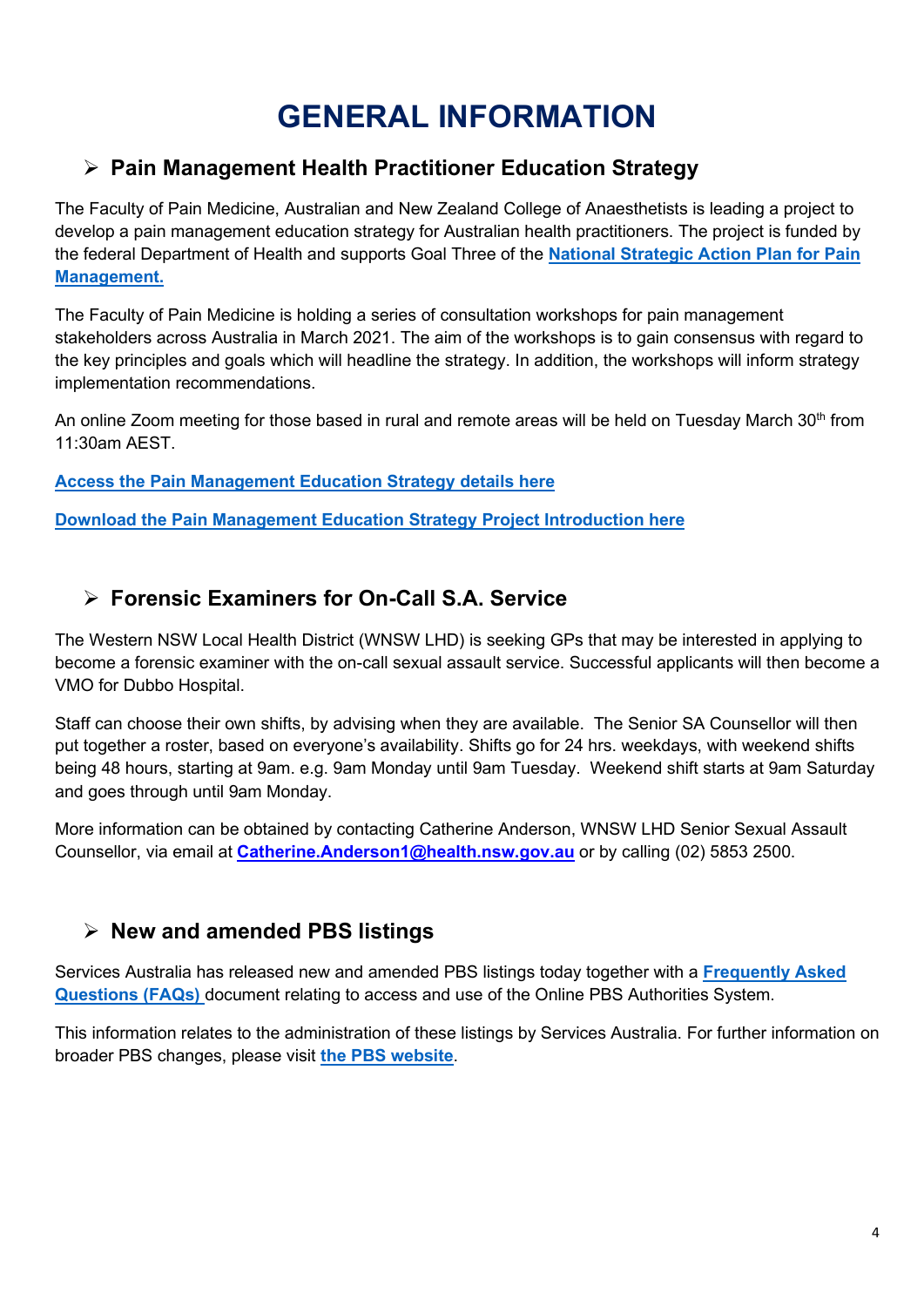### **2021 Clinic Dates: Dubbo Public Eye Clinic, Outback Eye Service, Guide Dogs NSW and Vision Australia**

2021 clinic dates have been released for the Dubbo Public Eye Clinic, Outback Eye Service Clinics, and Low Vision Clinics provided by Guide Dogs and Vision Australia.

Patients are seen by appointment only.

#### **Public Ophthalmology Services**

- **Dubbo Public Eye Clinic**
	- o **[Download the 2021 Dubbo Public Eye Clinic Calendar](https://www.wnswphn.org.au/uploads/documents/newsletters/GP%20Resources%20March%202021/2021%20Dubbo%20Public%20Eye%20Clinic%20Dates.docx) here**
	- o **[Download the Dubbo Public Eye Clinic Referral here](https://www.wnswphn.org.au/uploads/documents/newsletters/GP%20Resources%20March%202021/Dubbo%20Public%20Eye%20Clinic%20Referral.docx)**
- **Outback Eye Service**
	- o **[Download the 2021 calendar for Bourke, Cobar, Brewarrina, Walgett and Lightning](https://www.wnswphn.org.au/uploads/documents/newsletters/GP%20Resources%20March%202021/2021%20OES%20-%20Calendar.pdf)  [Ridge](https://www.wnswphn.org.au/uploads/documents/newsletters/GP%20Resources%20March%202021/2021%20OES%20-%20Calendar.pdf) here**
	- o **[Download the Bourke, Cobar, Brewarrina, Walgett and Lightning Ridge](https://www.wnswphn.org.au/uploads/documents/newsletters/GP%20Resources%20March%202021/OES%20Referral%20Form.pdf) Referral here**

#### **Low Vision Clinics**

• **Guide Dogs - 31-33 Church Street, Dubbo.**

Clinic dates: 20 & 21 April, 22 & 23 June

Guide Dogs also runs clinic day or provides home visits in other towns across Western NSW where referral indicates need.

Referrals are welcomed from individuals, family members and health professionals. Referrals can be completed online: **<https://www.guidedogs.com.au/services/make-a-referral/>** or **[download the](https://www.wnswphn.org.au/uploads/documents/newsletters/GP%20Resources%20March%202021/Guide%20Dogs_Referral%20F.pdf) Guide [Dogs referral form](https://www.wnswphn.org.au/uploads/documents/newsletters/GP%20Resources%20March%202021/Guide%20Dogs_Referral%20F.pdf)** and fax to 02 9412 9388, or call the intake team on: 02 9412 9300 or 1800 436 364

#### • **Vision Australia**

Patients are seen by appointment only. Call 02 6363 6900 between 8.30 am to 1:00 pm Monday to Friday to schedule an appointment or for further information.

Vision Australia visits towns in the central west area from Lithgow to the Dubbo region and can provide home visits.

Referrals are welcomed from individuals, family members in addition to health professionals. Health professionals can send an online referral at **[https://www.visionaustralia.org/referral/medical](https://www.visionaustralia.org/referral/medical-professionals/form)[professionals/form](https://www.visionaustralia.org/referral/medical-professionals/form)**.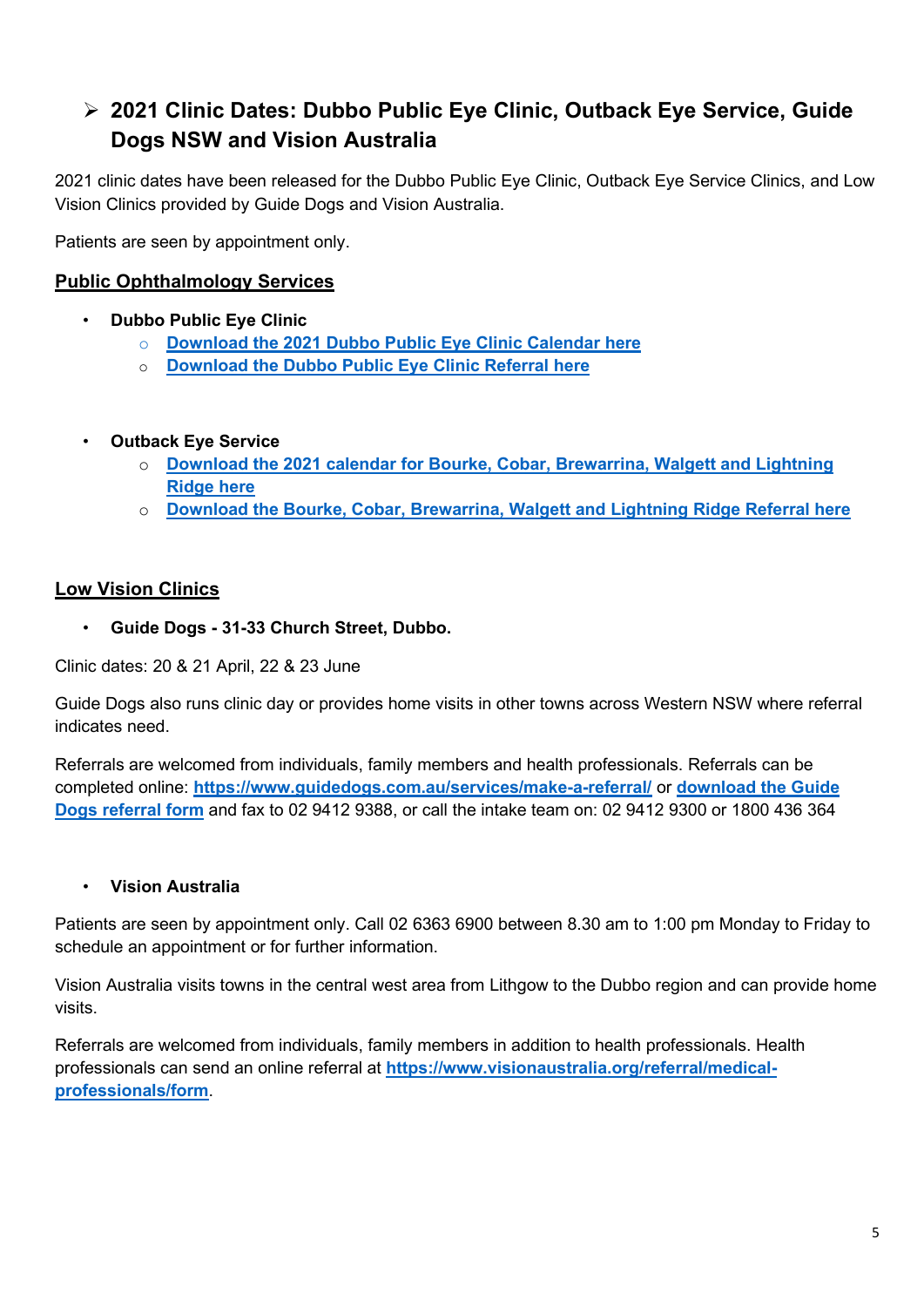#### **Low Vision Webinars**

Three Webinars hosted by Guide Dogs Dubbo in 2020 are now available for viewing via Rural Doctors Network's Rural Health Pro website.

- **[Guide Dogs: More Than Just Dogs](https://community.ruralhealthpro.org/s/on-demand-video/a2J5K0000002IivUAE/guide-dogs-more-than-just-dogs)**
- **[Guide Dogs: Low Vision Services](https://community.ruralhealthpro.org/s/on-demand-video/a2J5K0000002Ij0UAE/guide-dogs-webinar-series-low-vision-services)**
- **[Guide Dogs: Assistive Technology Services](https://community.ruralhealthpro.org/s/on-demand-video/a2J5K0000002Ij5UAE/guide-dogs-webinar-series-assistive-technology-services)**

**[Access the RDN Rural Health Pro Eye Coordination Webinar page here](https://community.ruralhealthpro.org/s/on-demand-collection/a2K5K0000003YzZUAU/eye-health-coordination-program)**

#### **Positive Life NSW Support for People Living with HIV in Western NSW**

Positive Life NSW is the largest peer-led and peer-run agency of people living with HIV in NSW for people living with and affected by HIV across metropolitan and regional areas of NSW.

They provide a range of support, information, and targeted referrals for people diagnosed with HIV including **[Treatments Support](https://aus01.safelinks.protection.outlook.com/?url=https%3A%2F%2Fwww.positivelife.org.au%2Fservices%2Ftreatments-support%2F&data=04%7C01%7Canthony.thompson%40wnswphn.org.au%7Ce7bfa691da5c454ba2d208d8d2c666a3%7C3a417f0a466542e0a2cb686915490e8a%7C0%7C1%7C637491096894957590%7CUnknown%7CTWFpbGZsb3d8eyJWIjoiMC4wLjAwMDAiLCJQIjoiV2luMzIiLCJBTiI6Ik1haWwiLCJXVCI6Mn0%3D%7C1000&sdata=kadLQjxy43eT4ZSbbYJBrotoKDXS03ooFNTU7GsoqQ0%3D&reserved=0)**, **[Ageing Support](https://aus01.safelinks.protection.outlook.com/?url=https%3A%2F%2Fwww.positivelife.org.au%2Fservices%2Fageing-support%2F&data=04%7C01%7Canthony.thompson%40wnswphn.org.au%7Ce7bfa691da5c454ba2d208d8d2c666a3%7C3a417f0a466542e0a2cb686915490e8a%7C0%7C1%7C637491096894967541%7CUnknown%7CTWFpbGZsb3d8eyJWIjoiMC4wLjAwMDAiLCJQIjoiV2luMzIiLCJBTiI6Ik1haWwiLCJXVCI6Mn0%3D%7C1000&sdata=V0EbHwXuBygLUeLtq1WbGafAEGzIKtqrXf7HsOxDn9o%3D&reserved=0)**, **[Partner Notification support](https://aus01.safelinks.protection.outlook.com/?url=https%3A%2F%2Fwww.positivelife.org.au%2Fservices%2Fpartner-notification%2F&data=04%7C01%7Canthony.thompson%40wnswphn.org.au%7Ce7bfa691da5c454ba2d208d8d2c666a3%7C3a417f0a466542e0a2cb686915490e8a%7C0%7C1%7C637491096894967541%7CUnknown%7CTWFpbGZsb3d8eyJWIjoiMC4wLjAwMDAiLCJQIjoiV2luMzIiLCJBTiI6Ik1haWwiLCJXVCI6Mn0%3D%7C1000&sdata=%2FUXiQWYjDXHavMwYU4O6vZM79vBB5b8d19PoiNnBfCM%3D&reserved=0)**, **[Housing Support](https://aus01.safelinks.protection.outlook.com/?url=https%3A%2F%2Fwww.positivelife.org.au%2Fservices%2Fhousing-support%2F&data=04%7C01%7Canthony.thompson%40wnswphn.org.au%7Ce7bfa691da5c454ba2d208d8d2c666a3%7C3a417f0a466542e0a2cb686915490e8a%7C0%7C1%7C637491096894977496%7CUnknown%7CTWFpbGZsb3d8eyJWIjoiMC4wLjAwMDAiLCJQIjoiV2luMzIiLCJBTiI6Ik1haWwiLCJXVCI6Mn0%3D%7C1000&sdata=dGk%2BFGkCcN1vE%2B5wJAV7%2BHMNoZZGL5fpyjCldWmYkYk%3D&reserved=0)**, **[Vocational and](https://aus01.safelinks.protection.outlook.com/?url=https%3A%2F%2Fwww.positivelife.org.au%2Fservices%2Fvocational-support%2F&data=04%7C01%7Canthony.thompson%40wnswphn.org.au%7Ce7bfa691da5c454ba2d208d8d2c666a3%7C3a417f0a466542e0a2cb686915490e8a%7C0%7C1%7C637491096894977496%7CUnknown%7CTWFpbGZsb3d8eyJWIjoiMC4wLjAwMDAiLCJQIjoiV2luMzIiLCJBTiI6Ik1haWwiLCJXVCI6Mn0%3D%7C1000&sdata=yOVM3s8kjA2wsxFNXDgpnt8s4P5NS8V2a9V1YESpChI%3D&reserved=0)  [Employment options](https://aus01.safelinks.protection.outlook.com/?url=https%3A%2F%2Fwww.positivelife.org.au%2Fservices%2Fvocational-support%2F&data=04%7C01%7Canthony.thompson%40wnswphn.org.au%7Ce7bfa691da5c454ba2d208d8d2c666a3%7C3a417f0a466542e0a2cb686915490e8a%7C0%7C1%7C637491096894977496%7CUnknown%7CTWFpbGZsb3d8eyJWIjoiMC4wLjAwMDAiLCJQIjoiV2luMzIiLCJBTiI6Ik1haWwiLCJXVCI6Mn0%3D%7C1000&sdata=yOVM3s8kjA2wsxFNXDgpnt8s4P5NS8V2a9V1YESpChI%3D&reserved=0)** including **[Aboriginal Health support](https://aus01.safelinks.protection.outlook.com/?url=https%3A%2F%2Fwww.positivelife.org.au%2Fservices%2Faboriginal-and-torres-strait-islander-health-program%2F&data=04%7C01%7Canthony.thompson%40wnswphn.org.au%7Ce7bfa691da5c454ba2d208d8d2c666a3%7C3a417f0a466542e0a2cb686915490e8a%7C0%7C1%7C637491096894987443%7CUnknown%7CTWFpbGZsb3d8eyJWIjoiMC4wLjAwMDAiLCJQIjoiV2luMzIiLCJBTiI6Ik1haWwiLCJXVCI6Mn0%3D%7C1000&sdata=w90ftJIOBm9Lr%2Fn5byEbxqq6s%2BR8x8eyYhHIUC5v2Dk%3D&reserved=0)** for people living with HIV.

Positive Life NSW also offers a range of social support groups targeting **[heterosexual men and women](https://aus01.safelinks.protection.outlook.com/?url=https%3A%2F%2Fwww.positivelife.org.au%2Fget-support%2Fsocial-support%2Fthe-social-club%2F&data=04%7C01%7Canthony.thompson%40wnswphn.org.au%7Ce7bfa691da5c454ba2d208d8d2c666a3%7C3a417f0a466542e0a2cb686915490e8a%7C0%7C1%7C637491096894987443%7CUnknown%7CTWFpbGZsb3d8eyJWIjoiMC4wLjAwMDAiLCJQIjoiV2luMzIiLCJBTiI6Ik1haWwiLCJXVCI6Mn0%3D%7C1000&sdata=LF%2BpWC432cB7zvhOTpFPFCZSMqS6tHqXMjCo7ezPA%2FA%3D&reserved=0)  [living with HIV](https://aus01.safelinks.protection.outlook.com/?url=https%3A%2F%2Fwww.positivelife.org.au%2Fget-support%2Fsocial-support%2Fthe-social-club%2F&data=04%7C01%7Canthony.thompson%40wnswphn.org.au%7Ce7bfa691da5c454ba2d208d8d2c666a3%7C3a417f0a466542e0a2cb686915490e8a%7C0%7C1%7C637491096894987443%7CUnknown%7CTWFpbGZsb3d8eyJWIjoiMC4wLjAwMDAiLCJQIjoiV2luMzIiLCJBTiI6Ik1haWwiLCJXVCI6Mn0%3D%7C1000&sdata=LF%2BpWC432cB7zvhOTpFPFCZSMqS6tHqXMjCo7ezPA%2FA%3D&reserved=0)**, gay and bisexual men living with HIV including broader support groups welcoming **[all](https://aus01.safelinks.protection.outlook.com/?url=https%3A%2F%2Fwww.positivelife.org.au%2Fget-support%2Fsocial-support%2Fplus-connect%2F&data=04%7C01%7Canthony.thompson%40wnswphn.org.au%7Ce7bfa691da5c454ba2d208d8d2c666a3%7C3a417f0a466542e0a2cb686915490e8a%7C0%7C1%7C637491096894997401%7CUnknown%7CTWFpbGZsb3d8eyJWIjoiMC4wLjAwMDAiLCJQIjoiV2luMzIiLCJBTiI6Ik1haWwiLCJXVCI6Mn0%3D%7C1000&sdata=0Ro6vIgnskN%2FRi8XK%2B5mBbjNtHbdC6clzvZP2I7aU%2FI%3D&reserved=0)  [people affected by HIV such as partners and families](https://aus01.safelinks.protection.outlook.com/?url=https%3A%2F%2Fwww.positivelife.org.au%2Fget-support%2Fsocial-support%2Fplus-connect%2F&data=04%7C01%7Canthony.thompson%40wnswphn.org.au%7Ce7bfa691da5c454ba2d208d8d2c666a3%7C3a417f0a466542e0a2cb686915490e8a%7C0%7C1%7C637491096894997401%7CUnknown%7CTWFpbGZsb3d8eyJWIjoiMC4wLjAwMDAiLCJQIjoiV2luMzIiLCJBTiI6Ik1haWwiLCJXVCI6Mn0%3D%7C1000&sdata=0Ro6vIgnskN%2FRi8XK%2B5mBbjNtHbdC6clzvZP2I7aU%2FI%3D&reserved=0)**.

**[Access Positive Life NSW online here](https://www.positivelife.org.au/)**

#### **NSW Outback Blitz for 2021**

The NSW Office of Sport, Creative Community Concepts, Murdi Paaki Regional Rugby League, Outback Rugby League, NSW Rugby League and the NRL have teamed with the Black Dog Institute to present the Outback Blitz Week 2021.

Featuring former NRL top try scorer Nathan Blacklock, the week of events are focused on fun, fitness and wellbeing.

The week includes:

- Wilcannia Community Event, Burke Oval, Monday March 8 from 4pm
- High Schools Gala Day, Lamb Oval Broken Hill, Tuesday March 9 from 9:30am
- Broken Hill Community Event, Lamb Oval, Tuesday March 9 from 4pm
- Menindee Community Event, Burke & Wills Oval, Wednesday March 10 from 4pm
- Primary School Tag Gala Day, Alma Oval Broken Hill, Friday March 12 from 9am

Further details are available by emailing **[kyle.myers@creativecommunityconcepts.com.au](mailto:kyle.myers@creativecommunityconcepts.com.au)**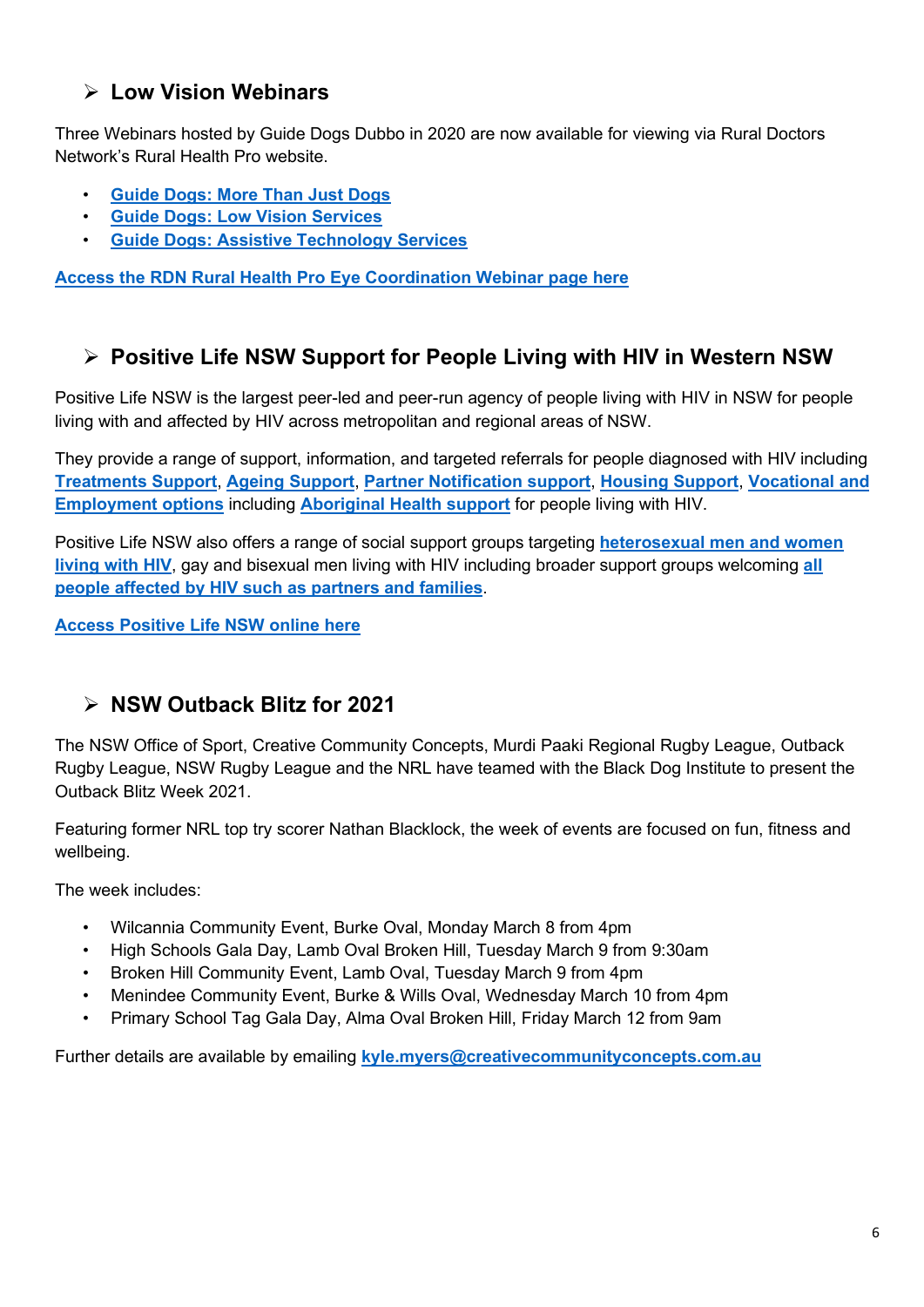# **CPD, WORKSHOPS & WEBINARS**

<span id="page-6-0"></span>

| <b>Name</b>                                                                                                                                               | <b>Date</b>                              | <b>About</b>                                                                                                                                                                                                                                                                              | Link                 | <b>Cost</b> |
|-----------------------------------------------------------------------------------------------------------------------------------------------------------|------------------------------------------|-------------------------------------------------------------------------------------------------------------------------------------------------------------------------------------------------------------------------------------------------------------------------------------------|----------------------|-------------|
| <b>COVID Vaccine</b><br>Roll Out Q&A -<br>What we know &<br>what to expect                                                                                | Wednesday<br>March 3,<br>2021 at<br>12pm | Presented by HotDocs and hosted<br>by Magali De Castro, This FREE<br>webinar is useful for the entire<br>General Practice team, including<br>nurses, doctors, practice managers<br>& reception staff.                                                                                     | <b>Register here</b> | Free        |
| <b>WNSW PHN: Mini</b><br>Learning Set for<br><b>General Practice</b><br>– Establishing a<br><b>Vaccination Clinic</b><br>for COVID-19<br>vaccine roll out | Thursday 4<br>March 2021<br>at 7pm       | Join our Panel for an informative<br>discussion on preparedness for the<br>COVID-19 Vaccine rollout. We<br>will discuss<br>• Logistics of setting up and<br>managing your immunisation<br>clinic<br>• Workforce preparation for Covid-<br>19 vaccines<br>• & More                         | <b>Register here</b> | Free        |
| <b>Rural Health</b><br><b>Webinar Series -</b><br>Care of the<br>critically unwell<br>child                                                               | Thursday<br>March 4<br>2021 at<br>8pm    | This instalment of the Rural Health<br>Webinar Series will explore care of<br>the critically unwell child, including<br>cardiac arrest, severe breathing<br>difficulty, sepsis, neurological<br>emergencies, neonatal<br>emergencies, and red flags for<br>severe illness.                | <b>Register here</b> | Free        |
| <b>WNSW PHN: Mini</b><br>Learning Set for<br><b>General Practice</b><br>- Establishing a<br><b>Vaccination Clinic</b><br>for COVID-19<br>vaccine roll out | Tuesday 9<br>March 2021<br>at 7:30pm     | Join our Panel for an informative<br>discussion on preparedness for the<br>COVID-19 Vaccine rollout. We<br>will discuss<br>Logistics of setting up and<br>٠<br>managing your immunisation<br>clinic<br>Workforce preparation for<br>$\bullet$<br>Covid-19 vaccines<br>& More<br>$\bullet$ | <b>Register here</b> | Free        |
| <b>WNSW PHN: Mini</b><br>Learning Set for<br><b>General Practice</b><br>- Establishing a<br><b>Vaccination Clinic</b><br>for COVID-19<br>vaccine roll out | Thursday<br>11 March<br>2021 at<br>1pm   | Join our Panel for an informative<br>discussion on preparedness for<br>the COVID-19 Vaccine rollout.<br>We will discuss<br>• Logistics of setting up and<br>managing your immunisation<br>clinic<br>• Workforce preparation for<br>Covid-19 vaccines<br>• & More                          | <b>Register Here</b> | Free        |
|                                                                                                                                                           |                                          |                                                                                                                                                                                                                                                                                           |                      |             |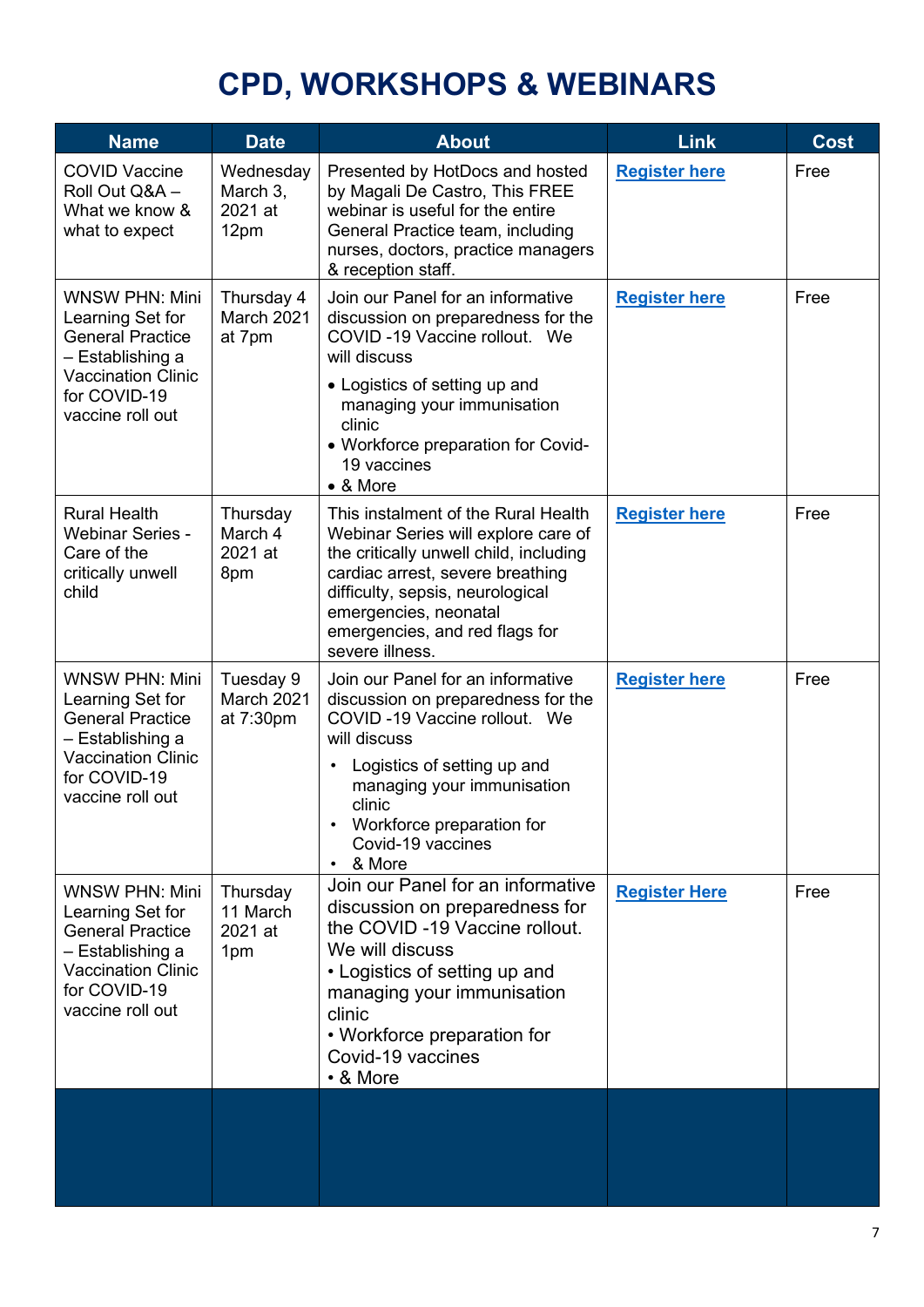| <b>Name</b>                                                                  | <b>Date</b>                                                       | <b>About</b>                                                                                                                                                                                                                                                                                                                      | <b>Link</b>          | <b>Cost</b> |
|------------------------------------------------------------------------------|-------------------------------------------------------------------|-----------------------------------------------------------------------------------------------------------------------------------------------------------------------------------------------------------------------------------------------------------------------------------------------------------------------------------|----------------------|-------------|
| <b>Family Planning</b><br><b>NSW Masterclass</b><br>Webinar                  | Thursday<br>March 11,<br>2021 at<br>6pm                           | This Masterclass webinar provides<br>a deep focus on a single topic of<br>clinical interest with presentations,<br>challenging case studies and Q&A<br>by experts selected for their<br>specialist knowledge of each<br>subject area. Real-time, online<br>delivery enables you to participate<br>in any location of your choice. | <b>Register Here</b> | Free        |
| Webinar:<br>Assessment and<br>Management of<br>Concussion                    | Tuesday<br>March 16<br>2021 at<br>6pm                             | Learn about how to assess and<br>manage concussion using the<br><b>Sports Concussion Assessment</b><br>Tool 5 in this webinar developed by<br>ACSEP, Dr Sharon Stay and Dr<br>Martin Raftery.                                                                                                                                     | <b>Register Here</b> | Free        |
| Australian<br><b>Healthcare Week</b><br>2021 Expo                            | Wednesday<br>17 March<br>2021 and<br>Thursday<br>18 March<br>2021 | The 10th Australian Healthcare<br>Week 2021 is the annual meeting<br>place for the entire healthcare<br>community to connect, network and<br>explore the future of the design,<br>delivery and operation of Australia's<br>healthcare system.                                                                                     | <b>Register Here</b> | Free        |
| Webinar:<br>Assessment and<br>Management of<br>Concussion                    | Thursday<br>March 18<br>2021 at<br>6pm                            | Learn about how to assess and<br>manage concussion using the<br><b>Sports Concussion Assessment</b><br>Tool 5 in this webinar developed by<br>ACSEP, Dr Sharon Stay and Dr<br>Martin Raftery.                                                                                                                                     | <b>Register Here</b> | Free        |
| Webinar:<br>Assessment and<br>Management of<br>Concussion                    | Tuesday<br>March 23<br>2021 at<br>6pm                             | Learn about how to assess and<br>manage concussion using the<br><b>Sports Concussion Assessment</b><br>Tool 5 in this webinar developed by<br>ACSEP, Dr Sharon Stay and Dr<br>Martin Raftery.                                                                                                                                     | <b>Register Here</b> | Free        |
| <b>WNSW PHN</b><br><b>Webinar: Primary</b><br>Care CPD - Frailty<br>Syndrome | Wednesday<br>March 24,<br>2021 at<br>7:30pm                       | Frailty is a common syndrome in<br>the elderly. It can be identified by<br>phenotype, by disease burden or by<br>overall functional presentation.<br>Frailty carries a predictable risk<br>burden for adverse outcomes. This<br>session will address the<br>management of frailty depending<br>upon its cause/s and severity.     | <b>Register Here</b> | Free        |
| Webinar:<br>Assessment and<br>Management of<br>Concussion                    | Thursday<br>March 25<br>2021 at<br>6pm                            | Learn about how to assess and<br>manage concussion using the<br><b>Sports Concussion Assessment</b><br>Tool 5 in this webinar developed by<br>ACSEP, Dr Sharon Stay and Dr<br>Martin Raftery.                                                                                                                                     | <b>Register Here</b> | Free        |